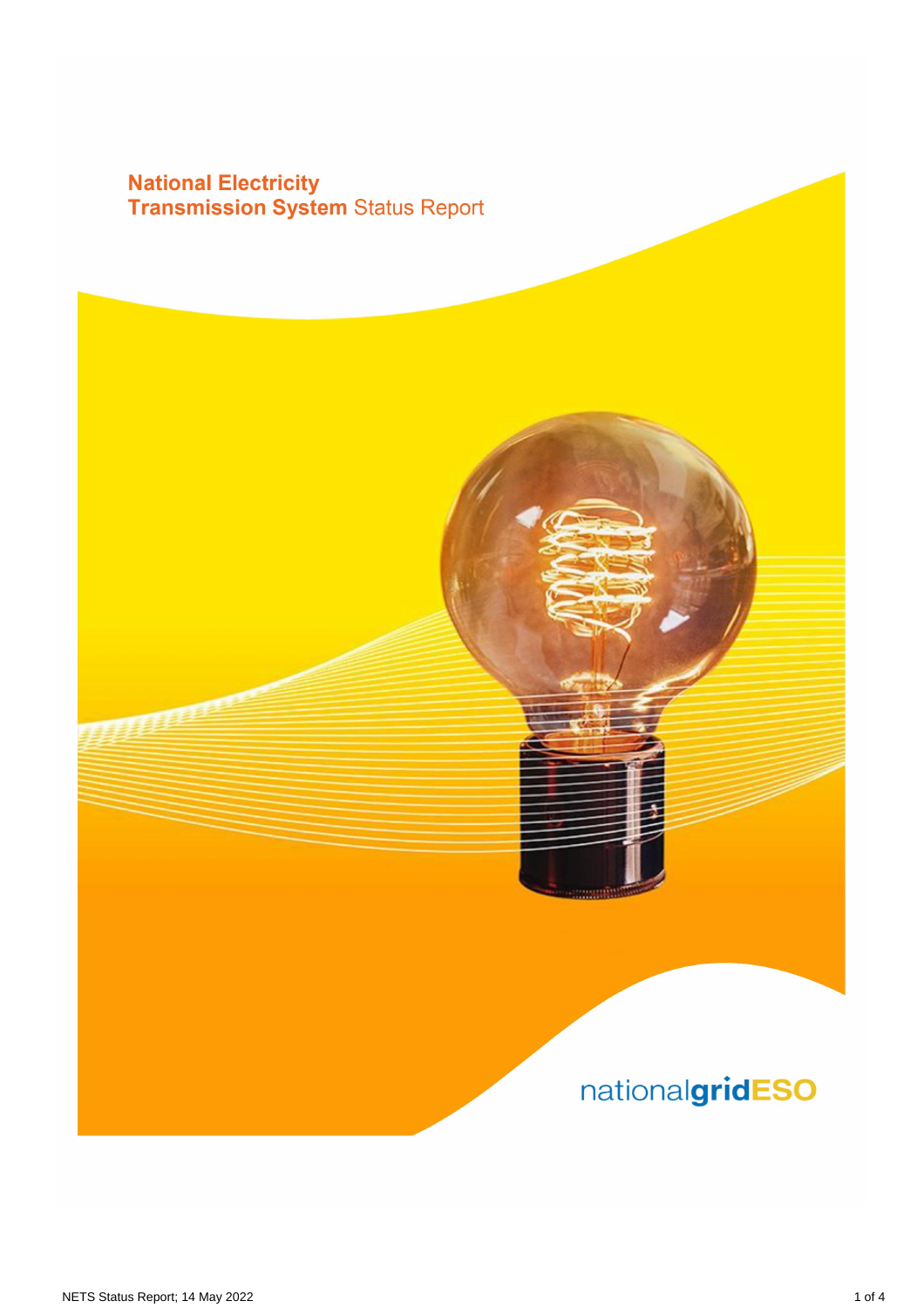#### **National Electricity Transmission System Status Report Saturday 14 May 2022**

| Today's High Level Risk Status Forecast for the next 24h |  |                |  |
|----------------------------------------------------------|--|----------------|--|
| <b>General Status</b>                                    |  | Voltage        |  |
| Demand                                                   |  | System Inertia |  |
| <b>System Margins</b>                                    |  | Weather        |  |
| Generation                                               |  | Transmission   |  |
| <b>Active Constraints</b>                                |  |                |  |
| <b>System Warning</b>                                    |  |                |  |

| <b>Today's Minimum De-Rated Margin</b> | 3735 (SP 44) |         |
|----------------------------------------|--------------|---------|
| <b>Current BMU Largest Loss Risk</b>   | Generation   | 1500 MW |
|                                        | Demand       | 1050 MW |

### **Balancing Costs**

Total: £8098k



| <b>Yesterday's Market Summary</b> |                        |
|-----------------------------------|------------------------|
| <b>Cash Out Price (Max)</b>       | £138.00 (SPs 45, 47)   |
| <b>Cash Out Price (Min)</b>       | £27.50 (SPs 7, 30, 31) |
| <b>Peak Demand Yesterday</b>      | 31.981 MW              |
| <b>Minimum Demand</b>             | 18,380 MW              |

**Interconnector**

| <b>Net Transfer Capacity (MWs)</b> |        |        |                        |
|------------------------------------|--------|--------|------------------------|
| Today                              | Import | Export | <b>Remarks</b>         |
| Netherlands (BritNed)              | 1016   | 1016   | <b>Fully Available</b> |
| France (IFA2)                      | 1014   | 1014   | <b>Fully Available</b> |
| <b>Belgium (Nemo)</b>              | 1020   | 1020   | <b>Fully Available</b> |
| <b>Ireland (EWIC)</b>              | 500    | 1500   | <b>Fully Available</b> |
| Northern Ireland (MOYLE)           | 0      |        | On outage              |
| <b>NSL</b>                         | 700    | 700    | Partially Available    |
| <b>ElecLink</b>                    | 10     |        | Not yet commissioned   |
| <b>France IFA</b>                  | 1000   | 1000   | Partially Available    |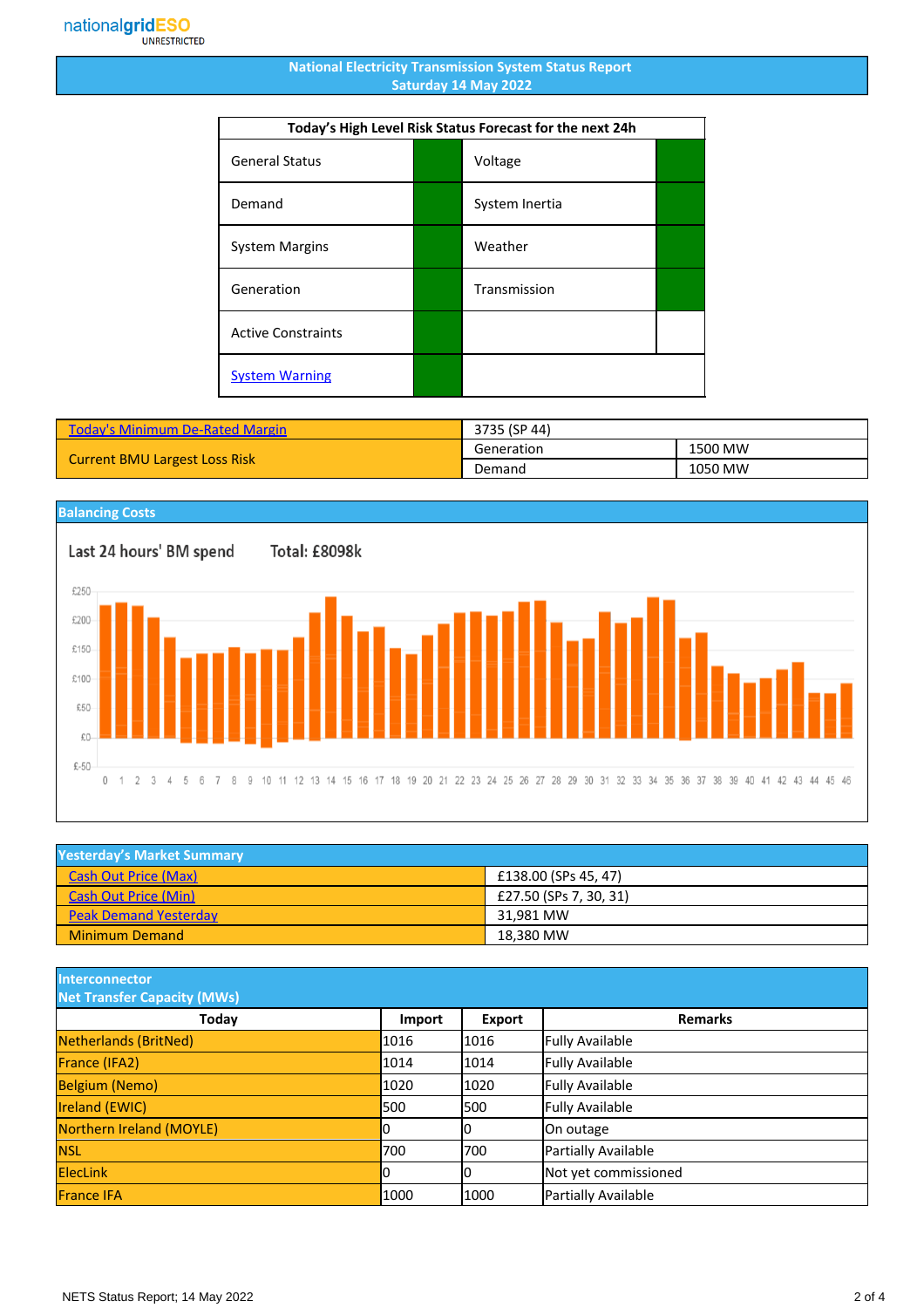



| <b>Weather</b>                                                                                                 | Source                                                                                                               | <b>Commentary</b>                                                                                                                                                                                                                                                                                                                                                                                 |
|----------------------------------------------------------------------------------------------------------------|----------------------------------------------------------------------------------------------------------------------|---------------------------------------------------------------------------------------------------------------------------------------------------------------------------------------------------------------------------------------------------------------------------------------------------------------------------------------------------------------------------------------------------|
| Latest forecast (Summary)                                                                                      | <b>Met Office</b><br><b>SEPA</b><br><b>Natural</b><br><b>Resources</b><br><b>Wales</b>                               | Today:<br>Light rain and drizzle across northern Scotland slowly clearing. Dry elsewhere with<br>plenty of warm sunshine and light winds. Some showery rain reaching parts of<br>southwest England towards evening.<br>Tonight:<br>Northern Britain staying dry with clear spells. Showery rain in the southwest, heavy<br>at times with a small chance of thunder, moving slowly northeastwards. |
| <b>General Weather</b><br><b>Concerns</b><br>e.g. wind, rain, snow,<br>flooding, GB Weather<br><b>Warnings</b> | <b>Met Office</b><br>Weather<br><b>Warnings</b><br><b>SEPA</b><br><b>Natural</b><br><b>Resources</b><br><b>Wales</b> | <b>UK Weather Warnings</b><br>No weather warnings are in force for the UK.<br><b>Flood Warnings</b><br>No flood warnings are currently in force for England.<br>No flood warnings are currently in force for Scotland.<br>No flood warnings are currently in force for Wales.                                                                                                                     |

 *Contains public sector information licensed under the Open Government Licence v1.0*

17:00

 $1876$ 

5143

 $\mathbf{0}$ 

 $21:00$ 

 $1761$ 

1761

 $\overline{\mathbf{0}}$ 

21:00